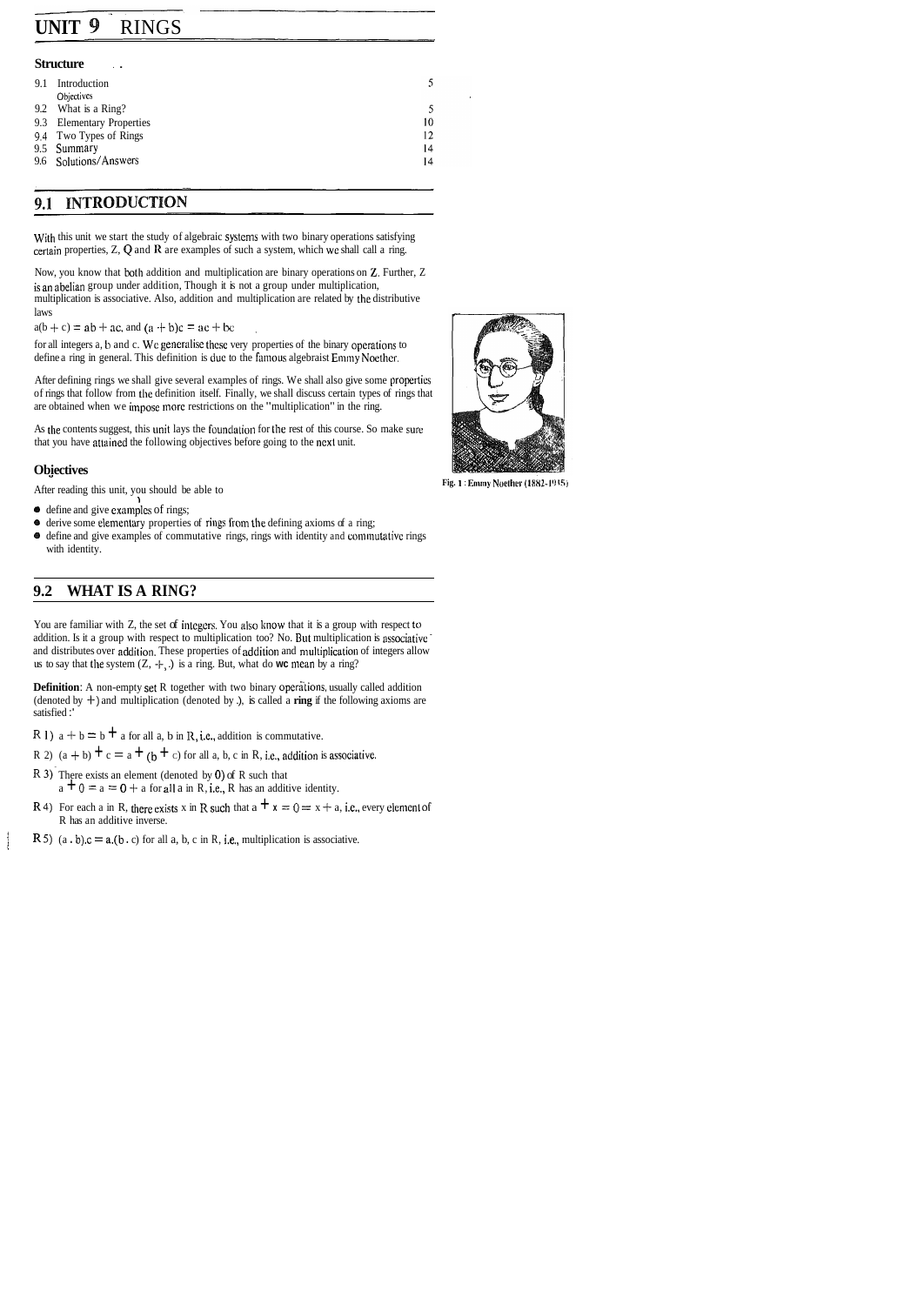**Elementary Ring Theory R** *6*) **a.**( $b + c$ ) = a .  $b + a$  . c, and  $(a \t b).c = a \t b + b \t c$ 

for all a, b, c in R,

I

<sup>1</sup> i.e., multiplication distributes over addition from the left as well as the right.

The axioms  $RI-R4$  say that  $(R, +)$  is an abelian group. The axiom R5 says that multiplication is associative. Hence, we can say that the system  $(R, +, \cdot)$  is a ring if

- i)  $(R, +)$  is an abelian group,
- ii)  $(R, .)$  is a semigroup, and

iii) for all a, b, c in **R**,  $a.(b + c) = a \cdot b + a \cdot c$ , and  $(a + b)c = a \cdot c + b \cdot c$ .

From Unit 2 you know that the addition identity 0 is unique, and each element a **d** R has a unique additive inverse (denoted by  $-$  a). We call the element 0 the **zero element** of the ring.

By convention, we write  $a - b$  for  $a + (-b)$ .

Let us look at some examples of rings now. You have already seen that  $Z$  is a ring. What about the sets  $Q$  and R? Do  $(Q, +, \cdot)$  and  $(R, +, \cdot)$  satisfy the axioms R1-R6? They do. Therefore, these systems are rings.

The following example provides us with another set of examples of rings

**Example 1** : Show that  $(nZ, +, .)$  is a ring, where  $n \to Z$ .

**Solution :** You know that  $nZ = \{ nm | m \in Z \}$  is an abelian group with respect to addition. You also know that multiplication in  $nZ$  is associative and distributes over addition from the right as well as the left. Thus,  $nZ$  is a ring under the usual addition and multiplication.

sets have been infinite sets. Now let us look at a **finite ring, that** is, a ring  $(R, +, .)$  where R is a finite set. Our example is the set Z,, that you studied in Unit 2 (Sec. 2.5.1). Let us briefly

**The underlying set of a ring**  $(R, +, \cdot)$  So far the examples that we have considered have been **infinite rings**, that is, their underlying is the set  $R$ .

recall the construction of  $\mathbb{Z}_n$ , the set of residue classes modulo n. If a and b are integers, we say that a is congruent to b modulo n if  $a - b$  is divisible by n; in symbols,  $a \equiv b \pmod{n}$  if  $n | (a - b)$ . The relation 'congruence modulo n' is an equivalence

relation in **Z.** The equivalence class containing the integer a is  $\bar{a} = b$  **b E**  $\bar{z}$  **l**  $a - b$  is divisible by **n s**  $\overline{a} = \{ b E Z \mid a - b \text{ is divisible by } n \}$ 

 $=$  {a + mn | m  $\in$  Z }.

It is called the **congruence class of a modulo n** or the **residue crass of a modulo n.** The set relation in **Z.** The equivalence class containing<br>  $\tilde{a} = \{ b E Z \mid a - b \text{ is divisible by } n \}$ <br>  $= \{ a + m n \mid m \in \mathbb{Z} \}$ .<br>
It is called the **congruence class of a modulo**<br>
of all equivalence classes is denoted by Z,.. So<br>  $\mathbb{Z}_n = \{ \overline{$ of all equivalence classes is denoted by Z,..So<br> $\mathbf{Z}_n = \{ \overline{0}, \overline{1}, \overline{2}, \dots, \overline{n} - 1 \}.$ 

We define addition and multiplication of classes in terms of their representatives by

 $\overline{a} + \overline{b} = \overline{a + b}$  and

 $\overline{a}.\overline{b} = \overline{ab} \ \forall \ \overline{a}, \overline{b} \in \mathbb{Z}_n.$ 

In Sec. 2.5.1 you have seen that these operations are well defined in  $Z_{n}$ . To help you regain some practice in adding and multiplying in  $Z_{n}$ , consider the following Cayley tables for  $Z_{\gamma}$ .

#### **Addition in** Zs **Multiplication in** Zs

|  |  |  |  | Multiplication in $\mathcal{L}_5$ |  |  |
|--|--|--|--|-----------------------------------|--|--|
|--|--|--|--|-----------------------------------|--|--|

 $\overline{2}$ 

 $\overline{0}$ 

 $\overline{\overline{2}}$ 

 $\overline{4}$ 

 $\overline{1}$  $\overline{3}$ 

Now let us go back to looking for a finite ring.

**Example 2** : Show that  $(\mathbb{Z}_n, +, \cdot)$  is a ring.

**Solution :** You already know that  $(\mathbb{Z}_n, +)$  is an abelian group, and that multiplication is 6 **6 associative in**  $\mathbb{Z}_n$ **. Mow we need to see if the axiom R6 is satisfied.** 

I

 $\overline{4}$ 

 $\overline{0}$ 

 $\overline{4}$ 

 $\overline{3}$ 

 $\overline{2}$ 

 $\overline{I}$ 

 $\overline{3}$ 

 $\overline{0}$ 

 $\overline{3}$ 

 $\overline{1}$ 

 $\overline{4}$ 

 $\overline{2}$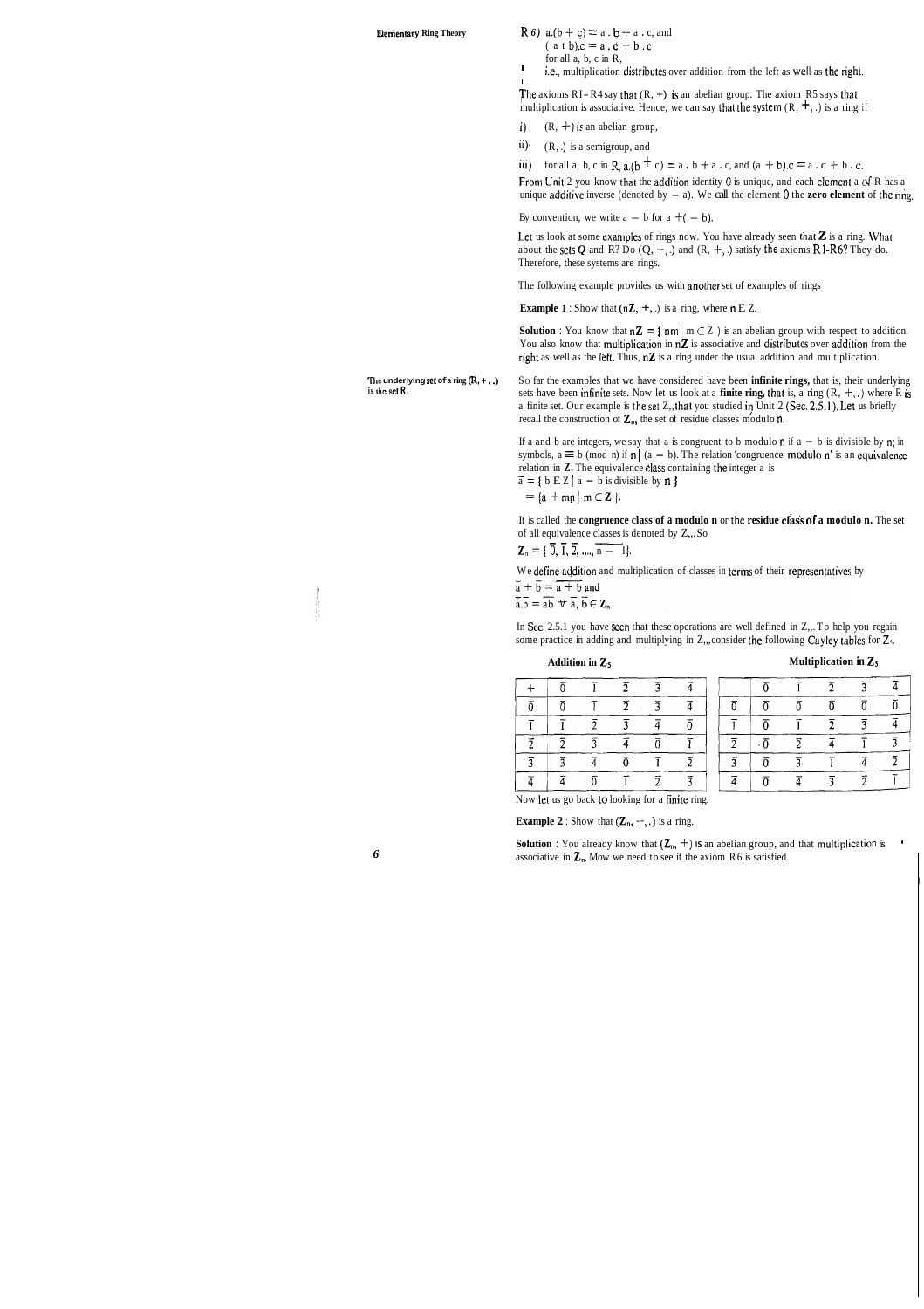For any  $\overline{a}$ ,  $\overline{b}$ ,  $\overline{c} \in \mathbb{Z}_n$ ,  $\overline{a}$ ,  $\overline{b}$  +  $\overline{c}$ ) =  $\overline{a}$ ,  $\overline{b}$  + c) =  $\overline{a}$ ,  $\overline{b}$  +  $\overline{a}$ ,  $\overline{c}$  =  $\overline{a}$ ,  $\overline{b}$  +  $\overline{a}$ ,  $\overline{c}$  =  $\overline{a}$ ,  $\overline{b}$  +  $\overline{a}$ ,  $\overline{c}$ 

Thus,  $\overline{a} \cdot (\overline{b} + \overline{c}) = \overline{a} \cdot \overline{b} + \overline{a} \cdot \overline{c}$ .<br>
Similarly,  $(\overline{a} + 6)$ .  $\blacksquare = \blacksquare$ ;  $\vdash \overline{b} \cdot \overline{c}$   $\forall a, b, c \in \mathbb{Z}$ ,..<br>
So,  $(\mathbb{Z}_n, \mathbb{Z}_n)$  satisfies the axioms Rl-R6. Therefore, it is a ring.

Try this exercise now.

**E 1**) Write out the Cayley tables for addition and multiplication in  $\mathbb{Z}_6^*$ , the set of non-zero elements of  $\mathbb{Z}_6$ . Is  $(\mathbb{Z}_6^*, +, \cdot)$  a ring? Why?

Now let us look at a ring whose underlying set is a subset of C.

Example **3** : Consider the set

 $Z + i\bar{Z} = \{ m + \text{in} \mid m \text{ and } n \text{ are integers } \}$ , where  $i^2 = -1$ . We define '+' and '.' in  $Z + iZ$  to be the usual addition and multiplication of complex numbers. Thus, for  $m + in$  and  $s + it$  in  $Z + iZ$ ,  $(m + in) + (s + it) = (m + s) + i(n + t)$ , and  $(m + in)$ .  $(s + it) = (ms - nt) + i(mt + ns)$ .

Verify that  $Z + iZ$  is a ring under this addition and multiplication. (This ring is called the ring of Gaussian integers, after the mathematician Carl Friedrich Gauss.)

Solution : Check that  $(Z + iZ, +)$  is a subgroup of  $(C, I-)$ . Thus, the axioms RI-R4 are \_. satisfied. You can also check that  $((a + ib) \cdot (c + id)) \cdot (m + in) = (a + ib) \cdot ((c + id) \cdot (m + in))$  $\forall$  a + ib, c + id, m + in  $\in$  Z + iZ.

Finally, you can check that the right distributive law holds, i.e.,  $((a + ib) + (c + id))$ .  $(m + in) = (a + ib)$ .  $(m + in) + (c + id)$ .  $(m + in)$  for any  $a + ib$ ,  $c + id$ ,  $m + in \in \mathbb{Z} + i\mathbb{Z}$ .

Similarly, you can check that the left distributive law holds. Thus,  $(Z + iZ, +, \cdot)$  is a ring.

The next example is related to Example 8 of Unit 2. The operations that we consider in it are not the usual addition and multiplication.

Example 4 : Let X be a non-empty set,  $\mathcal{O}(X)$  be the collection of all subsets of X and A denote the symmetric difference operation. Show that  $(\mathcal{D}(X), A, \cap)$  is a ring.

Solution : For any two subsets A and B of X, A  $\Delta$  B = (A\B) U (B\A)

In Example 8 of Unit 2 we showed that  $(\mathcal{O}(X), A)$  is an abelian group. You also know that  $\cap$  is associative. Now let us see if  $\cap$  distributes over A.

Let A, B, C E  $\mathcal{P}(X)$ . Then  $A \cap (B \land C) = A \cap [(B \setminus C) \cup (C \setminus B)]$  $= [A \cap (B \setminus C)]$  U  $[A \cap (C \setminus B)]$ , since  $\cap$  distributes over U.  $= [(A \cap B) \setminus (A \cap C)] \cup [(A \cap C) \setminus (A \cap B)]$ , since  $\cap$  distributes over complementation.  $= (A \cap B) A (A \cap C).$ 

,This shows that R5 is also satisfied.

So, the left distributive law holds.

Also, (B A C)  $\cap$  A = A  $\cap$  (B A C), since  $\cap$  is commutative.  $= (A \cap B) \triangle (A \cap C)$  $= (B \cap A) A (C \cap A).$ 

**<sup>I</sup>**Therefore, the right distributive law holds also. '

Therefore,  $(\mathcal{O}(X), A, \cap)$  is a ring.

SO' far you have seen examples of rings in which both the operations defined on the ring have been commutative. This is not so in the next example.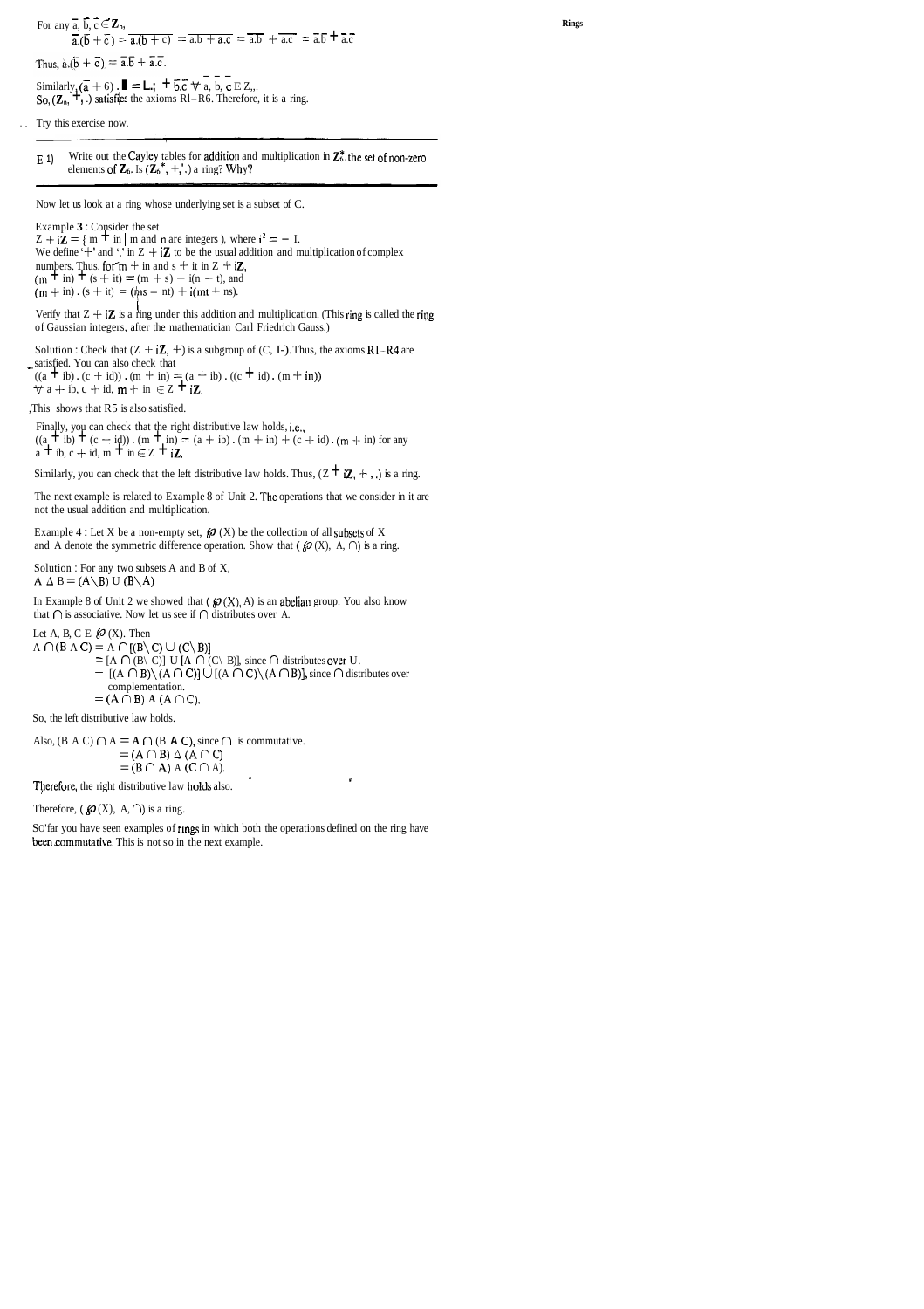**Elementary Ring Theory** Example 5 : Consider the set

$$
\mathbf{M_2(R)} = \left\{ \begin{bmatrix} a_{11} & a_{12} \\ a_{21} & a_{22} \end{bmatrix} \middle| a_1, a_{12}, a_{21} \text{ and a}; \text{ are real numbers} \right\}
$$

Show that  $M_2(R)$  is a ring with respect to addition and multiplication of matrices.

**Solution :** Just as we have solved Example 2 of Unit **3**, **you** can check that  $(M_2(R), +)$  is an abelian group. You can also verify the associative property for multiplication. (Also see Example 5 of Unit 2.) We now show that A.  $(B + C) = A$ .  $B + A$ . C for A, B, C in M<sub>2</sub>(R).

Note that multiplication over  $M_2(R)$  is not commutative. So, we can't say that the left distributive law implies the right distributive law in this case.

$$
A.(B + C) =\begin{bmatrix} a_{11} & a_{11} \\ a_{21} & a_{22} \end{bmatrix} \begin{bmatrix} b_{11} & b_{12} \\ b_{21} & b_{22} \end{bmatrix} + \begin{bmatrix} c_{11} & c_{12} \\ c_{21} & c_{22} \end{bmatrix}
$$
  
\n
$$
= \begin{bmatrix} a_{11} & a_{12} \\ a_{21} & a_{22} \end{bmatrix} \begin{bmatrix} b_{11} + c_{11} & b_{12} + c_{12} \\ b_{21} + c_{21} & b_{22} + c_{22} \end{bmatrix}
$$
  
\n
$$
= \begin{bmatrix} a_{11}(b_{11} + c_{11}) + a_{12}(b_{21} + c_{21}) & a_{11}(b_{12} + c_{12}) + a_{12}(b_{22} + c_{22}) \\ a_{21}(b_{11} + c_{11}) + a_{22}(b_{21} + c_{21}) & a_{21}(b_{12} + c_{12}) + a_{22}(b_{22} + c_{22}) \end{bmatrix}
$$
  
\n
$$
= \begin{bmatrix} (a_{11}b_{11} + a_{12}b_{21}) + (a_{11}c_{11} + a_{12}c_{21}) & (a_{11}b_{12} + a_{12}b_{22}) + (a_{11}c_{12} + a_{12}c_{22}) \\ (a_{21}b_{11} + a_{22}b_{21}) + (a_{21}c_{11} + a_{22}c_{21}) & (a_{21}b_{12} + a_{22}b_{22}) + (a_{21}c_{12} + a_{22}c_{22}) \end{bmatrix}
$$
  
\n
$$
= \begin{bmatrix} a_{11}b_{11} + a_{12}b_{21} & a_{11}b_{12} + a_{12}b_{22} \\ a_{21}b_{11} + a_{22}b_{21} & a_{21}b_{12} + a_{22}b_{22} \end{bmatrix} + \begin{bmatrix} a_{11}c_{11} + a_{12}c_{21} & a_{11}c_{12} + a_{12}c_{22} \\ a_{21}c_{11} + a
$$

In the same way we can obtain the other distributive law, i.e.,  $(A \oplus B)$ .  $C = A$ .  $C + B$ .  $C \forall A$ , B,  $C \in M_2(R)$ .

Thus,  $M_2(R)$  is a ring under matrix addition and multiplication.

**E** 4) Let  $R = \begin{bmatrix} 1 & 0 \\ 0 & 1 \end{bmatrix}$  a, b are real numbers . Prove that R is a ring under matrix I

**Example 6** : Consider the class of all continuous real valued functions defined on the closed interval  $[0, 1]$ . We denote this by  $C[0, 1]$ . If f and g are two continuous functions on  $[0, 1]$ , we define f  $\pm$  g and fg as

 $(f + g)(x) = f(x) + g(x)$  (i.e., pointwise addition)

and  $(f, g)$   $(x) = f(x)$ .  $g(x)$  *(i.e., pointwise multiplication)* 

for every  $x \in [0, 1]$ . From the Calculus course you know that the function f  $\pm$  g and fg are defined and continuous on [0, 1], i.e., iff and  $g \in C[0, 1]$ , then both  $f + g$  and  $f$ . g are in C[0, 1]. Show that C[0, 1] is a ring with respect to  $+$  and

 $\bf{8}$ 

事。

Try the following exercises now.

E 2) Show that the set  $Q + \sqrt{2}Q = \{ p + \sqrt{2}q \mid p, q \in Q \}$  is a ring with respect to addition and multiplication of real numbers.

**E 3)** Let 
$$
R = \left\{ \begin{bmatrix} a & 0 \\ 0 & b \end{bmatrix} \right\}
$$
 a, b are real numbers. Show that R is a ring under matrix addition and multiplication.

addition and multiplication.

E 5) Why is  $(\mathcal{P}(X), U, \cap)$  not a ring?

Let us now look at rings whose elements are fynctions.  $\cdot$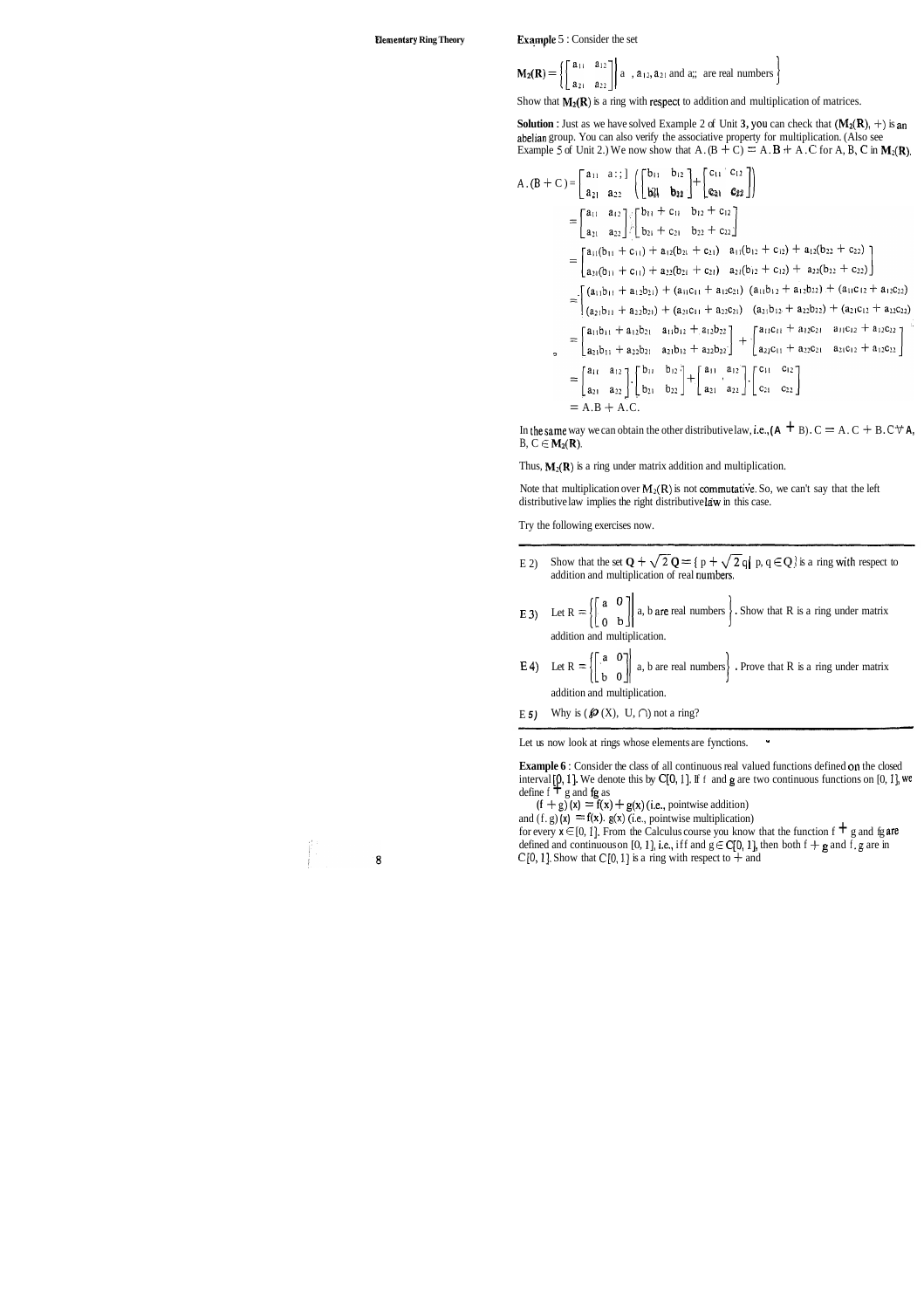**Solution :** Since addition in **R** is associative and commutative, so is addition in C[0, I]. The additive identity of C[O, || ] is the zero function. The additive inverse of  $f \in C[0, 1]$  is  $(-f)$ , where  $(-f)(x) = -f(x) \forall x \in [0, 1]$ . See Fig. 2 for a visual interpretation of  $(-f)$ . Thus,  $(C[0, 1], +)$  is an abelian group. Again, since multiplication in R is associative, so is multiplication in C[O, 1].  $\mathbf{Y}^{\mathbf{A}}$ 

Now let us see if the axiom R6 holds.

To prove f.  $(g + h) = f$ ,  $g + f$ . h, we consider  $(f \cdot (g + h))$  (x) for any x in [0, 1].

Now  $(f (g + h))(x) = f(x) (g + h)(x)$  $= f(x) (g(x) + h(x))$  $= f(x) g(x) + f(x) h(x)$ , since . distributes over + in R.  $=$  (f.g) (x) + (f.h) (x) 0  $= (f.g + f.h)(x)$  $\begin{array}{l}\n \begin{array}{c}\n = (1, g) (x) + (1, h) (x) \\
 = (f. g + f. h)(x)\n \end{array}\n \end{array}$ Hence, f. (g + h) = f.g + f. h.

Since multiplication is commutative in  $C[0, 1]$ , the other distributive law also holds. Thus, R6 is true for C[0, 1]. Therefore,  $(C[0, 1], +, \cdot)$  is a ring.



#### This ring is called the **ring of continuous functions on** *[O,* **I].**

The next example also deals with functions.

**Example 7**: Let  $(A, +)$  be an abelian group. The set of all endomorphisms of A is **An endomorphism of a** group *G* is,

End A = ( $f: A - A | f(a + b) = f(a) + f(b) \forall a, b \in A$ ) For f,  $g \in$  End A, we define  $f + g$  and f. g as<br>  $(f + g)$  (a) = f(a) + g(a), and End A = (f: A  $\blacksquare$  A | f(a + b) = f(a) + f(b)  $\forall$  a, b  $\in$  A )<br>For f, g  $\in$  End A, we define f + g and f. g as<br>(f + g) (a) = f(a) + g(a), and <br>(f.g) (a) = f<sub>0</sub>g(a) = f(g(a))  $\forall$  a  $\in$  A  $\blacksquare$  ..... (1)  $(f. g)$  (a) =  $f \circ g(a) = f(g(a)) \forall a \in A$ 





**r-**

**Fig 2 : The graphs off and**  $(- 0)$ **over**  $\left[0, 1\right]$ .

homomorphism from G into G.

Show that (End A, +, .) is a ring. (This ring is called the **endomorphism ring** of **A.)** 

**Solution :** Let us first check that  $+$  and . defined by (1) arc binary operations on End A.

For all a,  $b \in A$ ,  $(f+ g) (a + b) = f(a + b) + g(a + b)$ <br>=  $(f(a) + f(b)) + (g(a) + g(b))$  $= (f(a) + g(a)) + (f(b) + g(b))$ <br>= (f + g) (a) + (f + g) (b), and  $(f.g) (a + b) = f(g(a + b))$  $= f(g(a) + g(b))$  $=$  f(g(a)) + f(g(b))  $= (f. g) (a) + (f. g) (b)$ Thus,  $f + g$  and  $f$ ,  $g \in$  End A.

Now let us see if (End A,  $+$ , .) satisfies  $R1 - R6$ .

Since  $+$  in the abelian group **A** is associative and commutative, so is  $+$  in End **A**. The zero homomorphism on A is the zero element in End  $\mathbf{A}$ .  $(- \mathbf{f})$  is the additive inverse of  $\mathbf{f} \in$  End A. Thus, (End A,  $+$ ) is an abelian group.

You also know that the composition of functions is an associative operation in End A.

Finally, to check .R6 we look at f.  $(g + h)$  for any f, g,  $h \in$  End A. Now for any  $a \in A$ ,  $[f (g + h)] (a) = f((g + h) (a))$  $=$  f(g(a) + h(a))  $=$  f(g(a)) + f(h(a))  $=$  (f, g) (a) + (f, h) (a)  $= (f.g + f.h)(a)$ .'.  $f.(g + h) = f.g + f.h.$ 

We can similarly prove that  $(f + g) \cdot h = f \cdot h + g \cdot h$ . Thus, R1-R6 are true for End **A.**  Hence, (End A,  $+$ , .) is a ring. Note that . is not commutative since  $f_{\alpha}g$  need not be equal to  $g_{\alpha}f$  for  $f, g \in$  End A.

You may like to try these exercises pow.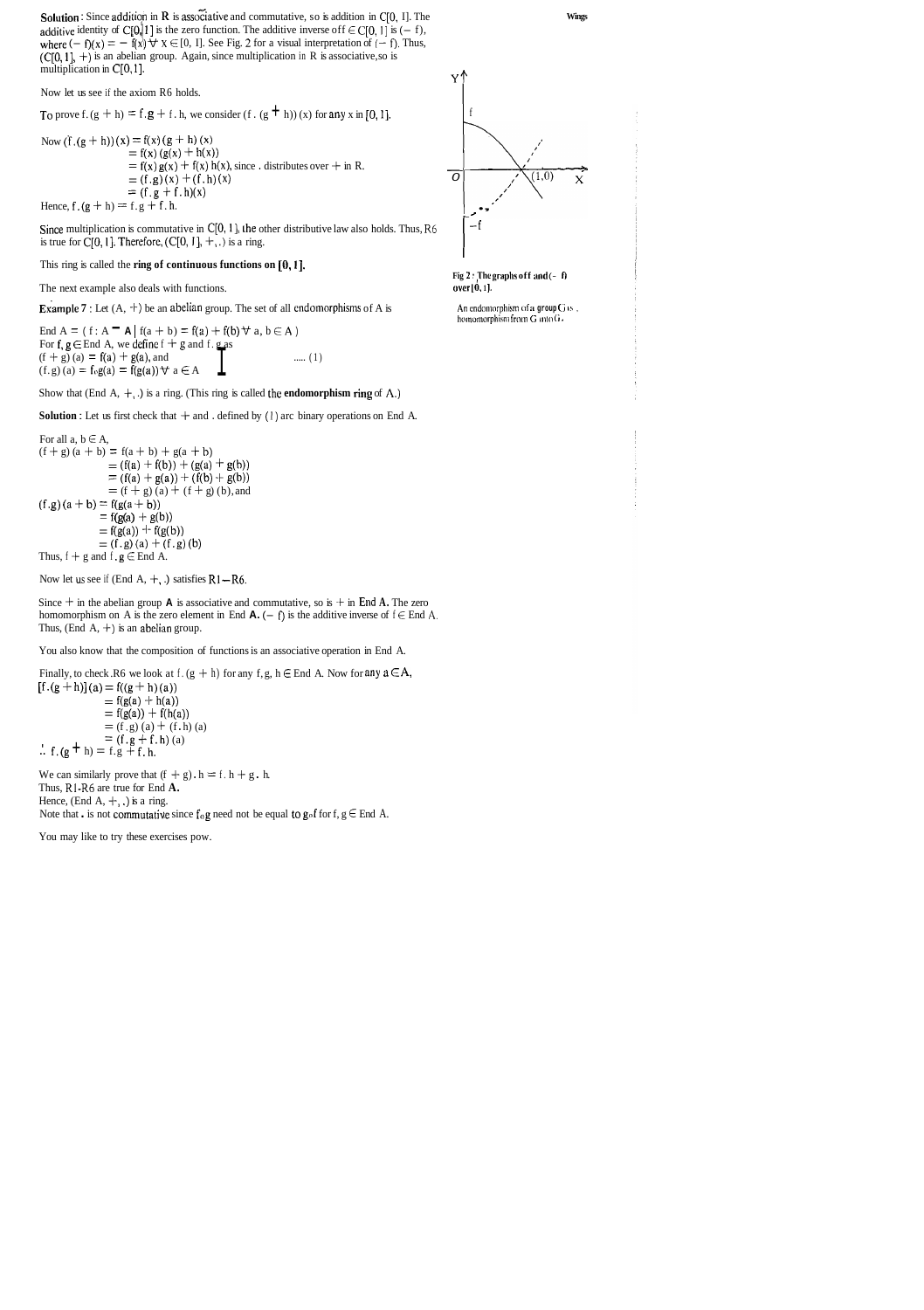- E 6) Let X be a non-empty set and  $(R, +, \cdot)$  be any ring. Define the set  $Map(X, R)$  to be the set of all functions from  $X$  to  $R$ . That is,  $Map(X, R) = \{f | f: X - R\}.$ Define  $+$  and  $\cdot$  in Map (X, R) by pointwise addition and multiplication. Show that (Map  $(X, R)$ ,  $\boldsymbol{+}$ , .) is a ring.
- $E$  7) Show that the set R of real numbers is a ring under addition and multiplication given by  $a \oplus b = a + b + 1$ , and  $a \odot b = a \cdot b + a + b$ for all a,  $b \in \mathbb{R}$ , where  $+$  and . denote the usual addition and multiplication of real numbers.

On solving E 7 you must have realised that a given set can be an underlying set of many different rings.

**Solution** : We have defmed the addition and multiplication in A X B componentwise. The zero element of A **X** B is  $(0, 0)$ . The additive inverse of  $(a, b)$  is  $(-a, \Box b)$ , where  $\Box b$ denotes the inverse of b with respect to  $\mathsf{E}$ .

Since the multiplications in **A** and **B** are associative,  $*$  is associative in A **X B**. Again, using the fact that R6 holds for A and B, we can show that R6 holds for **A** X B. Thus,  $(A \times B, O,*)$  is a ring.

Now, let us look at the Cartesian product of rings.

**Example 8**: Let  $(A, +,.)$  and  $(B, \boxplus, \boxplus)$  be two rings. Show that their Cartesian product A X B is a ring with respect to  $\oplus$  and \* defined by  $(a, b) \oplus (a', b') = (a + a', b \oplus b')$ , and  $(a, b) * (a', b') = (a \cdot a', b \cdot b')$ 

,for a11 (a, b), (a', b') in A X **B.** 

In this section we will prove some simple but important properties of rings which are immediate consequences of the definition of a ring. As we go along you must not forget that for any ring R,  $(R, +)$  is an abelian group. Hence the results obtained Tor groups in the earlier  $\ell$  units are applicable to the abelian group  $(R, +)$ . In particular,

- i) the zero element, 0, and the additive inverse of any element is unique.
- ii) the cancellation law holds for addition; i.e.,  $\forall$  a, b, c  $\in$  R, a + c = b + c  $\Rightarrow$  a = b.

As we have mentioned earlier, we will write  $a - b$  for  $a + (-b)$  and ab for a.b, where  $a, b \in R$ .

So let us state some properties which follow from the axiom R6, mainly,

**Theorem 1** : Let R be a ring. Then, for any  $a, b, c \in R$ ,

- i)  $a0 = 0 = 0a$ ,
- ii)  $a(-b) = (-a)b = -(ab)$ ,

If you have understood this example, you will be able to do the next exercise.

**E** 8) Write down the addition and multiplication tables for  $\mathbb{Z}_2 \times \mathbb{Z}_3$ .

Before going further we would like to make a remark about notational conventions. in the case of groups, we decided to use the notation G for  $(G, \star)$  for convenience. Here too, in future, we shall use the notation R for  $(R, +, .)$  for convenience. Thus, we shall assume that  $+$  and . are known. We shall also denote the product of two ring elements a and b by ab instead of a, b.

So now let us begin studying various properties of rings.

#### **9.3 ELEMENTARY PROPERTIES**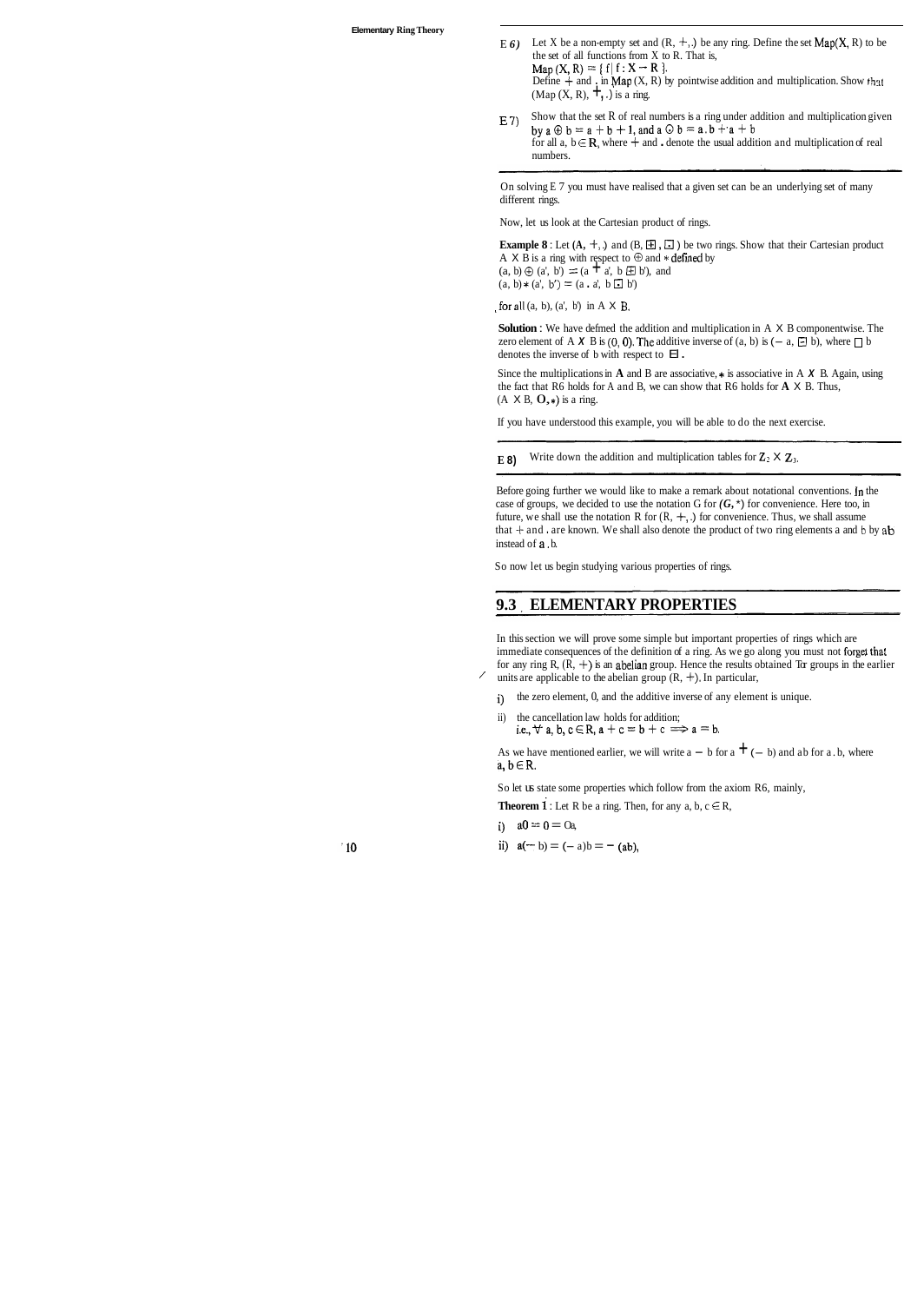**E <b>9**) Show that { 0 } is a ring with respect to the usual addition and multiplication. (This is called the **trivial ring.)** 

Also show that if any singleton is a ring, the singleton must be  $\{0\}$ .

E 10) Prove that the only ring R in which the two operations are equal (i.e., a  $\pm$  b = ab $\pm$ a,  $b$  ER) is the trivial ring.

Now let us look at the sum and the product of three or more elements of a ring. We define them recursively, as we did in the case of groups (see Unit **2).** 

If **k** is an integer  $(k \ge 2)$  such that the sum of k elements in a ring R is defined, we define the If **k** is an integer  $(k \ge 2)$  such that the sum of k elements in a ring sum of  $(k + 1)$  elements  $\mathbf{a}_1$ ,  $\mathbf{a}_2$ , ...,  $\mathbf{a}_{k+1}$  in R, taken in that order, as  $\mathbf{a}_1 + ... + \mathbf{a}_{k+1} = (\mathbf{a}_1 + ... + \mathbf{a}_k) + \mathbf{a}_{k+1}$ .

In the same way if k is a positive integer such that the product of k elements in R is defined, we define the product of  $(k + 1)$  elements  $a_1, a_2, ..., a_{k+1}$  (taken in that order) as  $a_1.a_2. \dots .a_{k+1} = (a_0.a_2. \dots .a_k).a_{k+1}.$ 

As we did for  $groYps$ , we can obtain laws of indices in the case of rings also with respect to both  $+$  and  $\epsilon$ . In fact, we have the following results for any ring R.

- (i) If im and **n** are positive integers and  $a \in R$ , then  $\mathbf{a}^{\mathbf{m}} \cdot \mathbf{a}^{\mathbf{n}} = \mathbf{a}^{\mathbf{\hat{m}}+\mathbf{n}} \cdot \mathbf{a}$  and  $(a<sup>m</sup>)'' = a<sup>mn</sup>.$
- (ii) If m and n are arbitrary integers and a, b E R, then  $(n + m)a = na + ma$ ,

iii)  $(-a) (-b) = ab$ , iv)  $a(b - c) = ab - ac$ , and **Proof**: i) Now,  $0 + 0 = 0$ <br>  $\implies a(0 + 0) = a0$  $\Rightarrow$  a(0 + 0) = a0<br>  $\Rightarrow$  a0 + a0 = a0, applying the distributive law.  $\Rightarrow$  a0 + a0 = a0, applying the distributive law.<br>= a0 + 0, since 0 is the additive identity.<br> $\Rightarrow$  a0 = 0, by the cancellation law for (R, +). Using the other distributive law, we can similarly show that  $Qa = 0$ . Thus,  $a0 = 0 =$  Oa for all  $a \in R$ . ii) From the definition of additive inverse, we know that  $b + (-b) = 0$ . Now,  $0 = a0$ , from (i) above.  $=$  a(b + (- b)), as  $0 = b + (-b)$ .  $=$  ab  $+$  a( $-$  b), by distributivity. Now,  $ab + [- (ab)] = 0$  and  $ab + a(- b) = 0$ . But you know that the additive inverse of an element is unique. Hence, we get  $-$  (ab)  $= a(- b)$ . In the same manner, using the fact that  $a + (-a) = 0$ , we get  $- (ab) = (-a)b$ . Thus,  $a(- b) = (- a)b = -(ab)$  for all a, b E R. iii) For a,  $b \in R$ , For a,  $b \in R$ ,<br>  $(-a) (-b) = -(a(-b))$ , from (ii) above.  $= - (a(- b))$ , from (ii) above.<br>=  $a(- (- b))$ , from (ii) above.  $=$  a(- (- b)), from (ii) above.<br>= ab, since b is the additive inverse of (- b). iv) For a, b,  $c \in R$ ,  $a(b - c) = a(b + (-c))$  $=$  a(b **+** (- c))<br>= ab + a(- c), by distributivity.  $=$  ab + a(- c), by distributivity.<br>= ab + (- (ac)), from (ii) above.  $=$  ab + (- (ac)), from (ii) above.<br>= ab - ac.

We can similarly prove **(v).** 

Try this exercise now.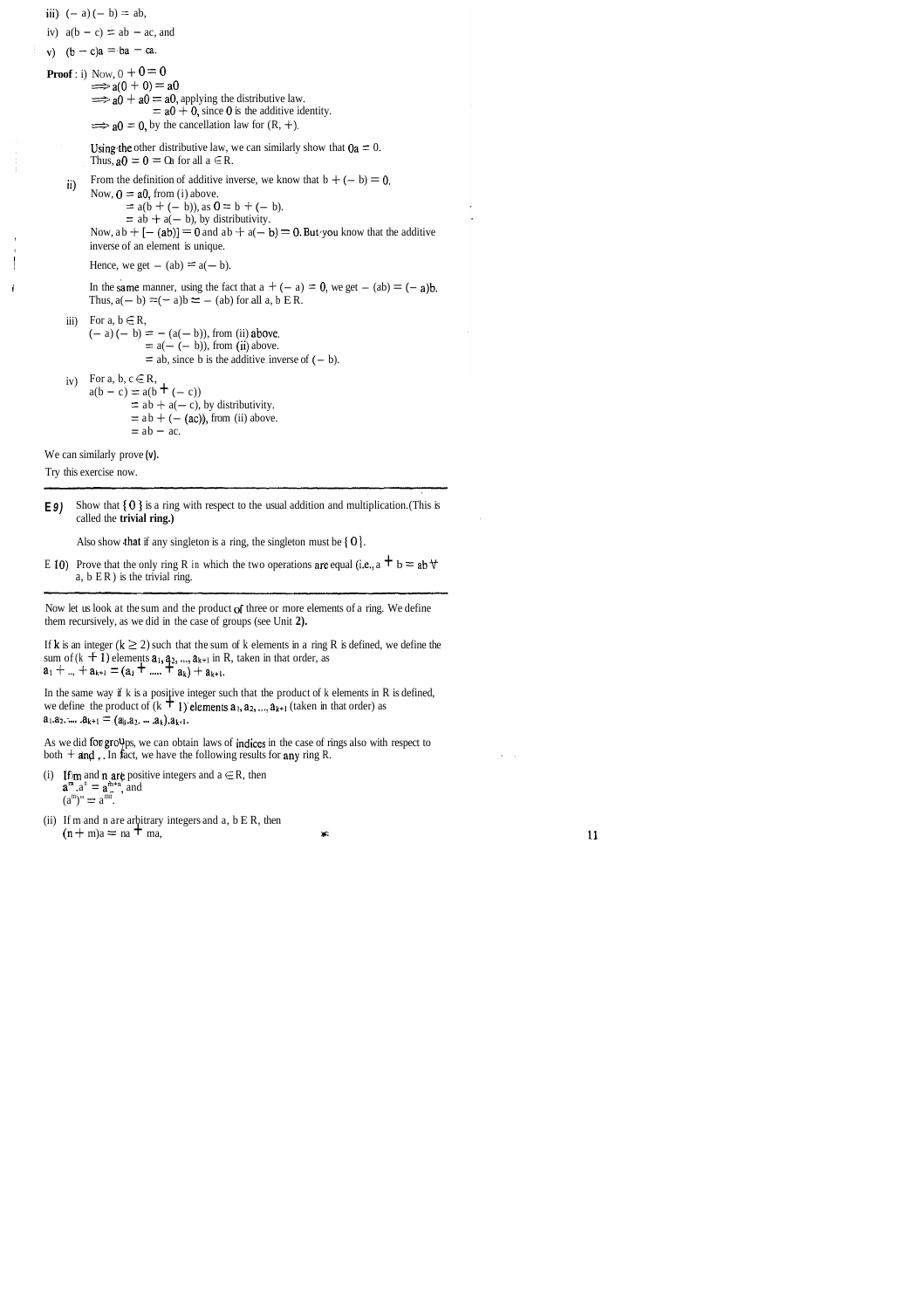**Elementary Wing Theory**  $(mn)a = n(ma) = m(na)$ ,<br> $n(a + b) = n(a + nb)$  $n(a + b) = na + nb$ ,  $m(ab) = (ma)b = a(mb)$ , and  $(ma) (nb) = mn (ab) = (mna)b$ .

> (iii) If  $a_1, a_2, ..., a_n, b_1, ..., b_n \in R$  then  $(a_1 + ... + a_m)(b_1 + ... + b_n)$  $=$ a<sub>1</sub>b<sub>1</sub> + ... + a<sub>1</sub>b<sub>n</sub> + a<sub>2</sub>b<sub>1</sub> + ... + a<sub>2</sub>b<sub>n</sub> + ... + a<sub>n</sub>b<sub>1</sub> + ... + a<sub>n</sub>b<sub>n</sub>.

There are several other properties of rings that we will be discussing throughout this block. For now let us look closely at two types of rings, which are classified according to the behaviour of the multiplication defined on them.  $\frac{1}{\sqrt{1-\frac{1}{\sqrt{1-\frac{1}{\sqrt{1-\frac{1}{\sqrt{1-\frac{1}{\sqrt{1-\frac{1}{\sqrt{1-\frac{1}{\sqrt{1-\frac{1}{\sqrt{1-\frac{1}{\sqrt{1-\frac{1}{\sqrt{1-\frac{1}{\sqrt{1-\frac{1}{\sqrt{1-\frac{1}{\sqrt{1-\frac{1}{\sqrt{1-\frac{1}{\sqrt{1-\frac{1}{\sqrt{1-\frac{1}{\sqrt{1-\frac{1}{\sqrt{1-\frac{1}{\sqrt{1-\frac{1}{\sqrt{1-\frac{1}{\sqrt{1-\frac{1}{\sqrt{1-\frac{1}{\sqrt{1-\frac{1}{\sqrt{1-\frac{1$ 

Try this simple exercise now.

E 11) If **R** is a ring and a,  $b \in R$  such that ab = ba, then use induction on  $n \in N$  to derive the binomial expansion.<br>(a + b)<sup>n</sup> = a<sup>n</sup> + "C<sub>l</sub>a<sup>n</sup>-'b + ... + "C<sub>k</sub>a<sup>n-k</sup>b<sup>k</sup> + ... + "C<sub>n-l</sub>ab<sup>n-1</sup> + b",

where  ${}^nC_k = \frac{n!}{k! (n-k)!}$ .

#### 9.4 **TWO TYPES OF WINGS**

The definition of a ring guarantees that the binary operation multiplication is associative and, along with  $+$ , satisfies the distributive laws. Nothing more is said about the properties of multiplication. If we place restrictions on this operation we get several types of rings. Let us introduce you to two of them now.

Definition : We say that a ring  $(R, +, .)$  is commutative if. is commutative, i.e., if ab = ba for all a,  $b \in R$ .

For example, Z, Q and R are commutative rings.

Definition : We say that a ring  $(R, +, \cdot)$  is a ring with identity (or with unity) if R has an identity element with respect to multiplication, i.e., if there exists an element e in **R** such that  $ae = ea = a$  for all  $a \in R$ .

Thus, the rings  $Z, Q$ , R and C are all commutative rings with unity. The integer 1 is the multiplicative identity in all these rings.

We can also find commutative rings which are not rings with identity. For example, 22, the ring of all even integers is commutative. But it has no multiplicative identity.

Similarly, we can find rings with identity which are not commutative. For example,  $M_2(R)$ 

has the unit element  $\begin{bmatrix} 1 & 0 \\ 0 & 1 \end{bmatrix}$ .

Can you think of such a ring? Aren't Z, *Q* and **R** examples of a ring with identity'?

Try this quickie before we go to our next definition.

E 12) Prove that if a ring R has an identity element with respect to multiplication, then it is unique. (We denote this unique identity element in a ring with identity by the symbol 1 .)

Now let us combine the previous two definitions.

Definition : We say that a ring  $(R, +, .)$  is a commutative ring with unity, if it is a commutative ring and has the multiplicative identity element 1.

But it is not commutative. For instance,

if  $A = \begin{bmatrix} 1 & 0 \\ 2 & 0 \end{bmatrix}$  and  $B = \begin{bmatrix} 0 & 1 \\ 0 & 2 \end{bmatrix}$ , then

 $12$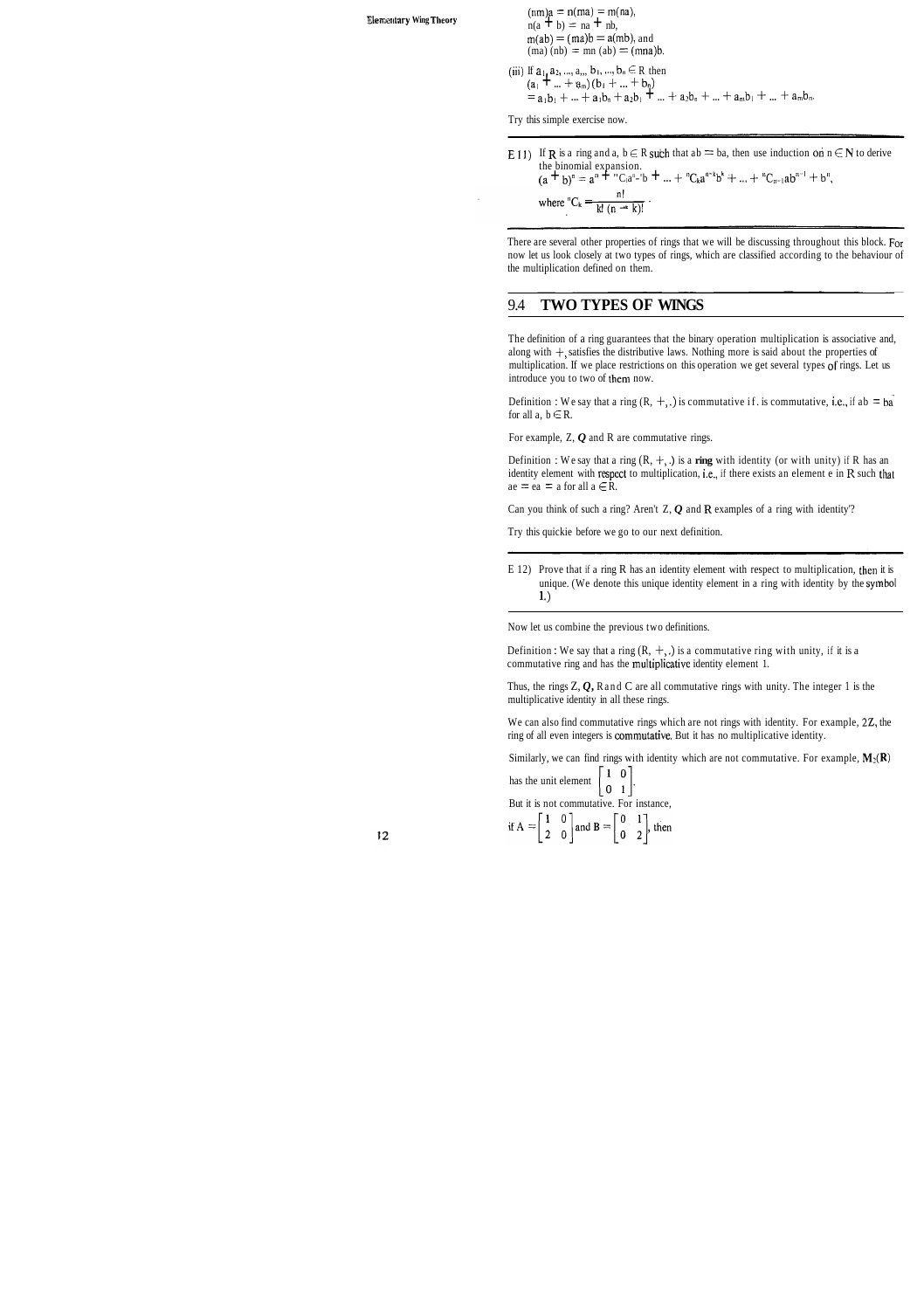# $AB = \begin{bmatrix} 1 & 0 \\ 2 & 0 \end{bmatrix} \begin{bmatrix} 0 & 1 \\ 0 & 2 \end{bmatrix} = \begin{bmatrix} 0 & 1 \\ 0 & 2 \end{bmatrix}$  and  $BA = \begin{bmatrix} 0 & 1 \\ 0 & 2 \end{bmatrix} \begin{bmatrix} 1 & 0 \\ 2 & 0 \end{bmatrix} = \begin{bmatrix} 2 & 0 \\ 4 & 0 \end{bmatrix}$

#### Thus.  $AB \neq BA$ .

 $\overline{1}$ 

 $\overline{\phantom{a}}$ 

 $\epsilon$ 

 $\mathbf{I}$ 

 $\mathbf{I}$  $\mathbf{I}$ 

Try this exercise now.

E 13) Which of the rings in Example 1, 2, 3, 4, 6, 7 are commutative and which have unity? Give the identity, whenever it exists.

Now, can the trivial ring be a ring with identity? Since  $0.0 = 0.0$  is also the multiplicative identity for this ring. So  $((0), +)$ , is a ring with identity in which the additive and multiplicative identities coincide. But, if R is not the trivial ring we have the following result.

**Theorem 2**: Let R be a ring with identity 1. If  $R \neq \{0\}$  then the elements 0 and 1 are distinct.

**Proof**: Since R  $\neq$  { 0 },  $\exists$  a  $\in$  R, a  $\neq$  0. Now suppose  $0 = 1$ . Then  $a = a, 1 = a, 0 = 0$  (by Theorem 1). That is,  $a = 0$ , a contradiction. Thus, our supposition is wrong. That is,  $0 \neq 1$ .

Now let us go back to Example 8. When will  $A \times B$  be commutative? A X B is commutative if and only if both the rings A and B are commutative. Let us see why. For convenience we will denote the operations in all three rings  $A$ ,  $B$  and  $A \times B$  by  $+$  and  $\ldots$  Let  $(a, h)$  and  $(a', b') \in A \times B$ .

Then  $(a, b) \cdot (a', b') = (a', b') \cdot (a, b)$ 

 $\iff$  (a.a', b.b') = (a', a, b', b)  $\iff$  a. a' = a'. a and b. b' = b'. b.

Thus,  $A \times B$  is commutative iff both A and B are commutative rings,

We can similarly show that  $A \times B$  is with unity iff  $A$  and  $B$  arc with unity. If  $A$  and  $B$  have identities  $e_i$  and  $e_2$  respectively, then the identity of A X B is  $(e_1, e_2)$ .

Now for some exercises about commutative rings with identity.

 $E$  14) Show that the ring in E 7 is a commutative ring with identity.

E 15) Show that the set of matrices  $\left\{ \begin{bmatrix} x & x \\ x & x \end{bmatrix} \mid x \in \mathbb{R} \right\}$  is a commutative ring with unity.

E 16) Let R be a Boolean ring (i.e.,  $a^2 = a \forall a \in R$ ). Show that  $a = -a \forall a \in R$ . Hence show that R must be commutative.

Now we will give an important example of a non-commutative ring with identity. This is the ring of real quaternions. It was first described by the Irish mathematician William Rowan Hamilton (1805-1865). It plays an important role in geometry, number theory and the study of mechanics.

Example 9 : Let H = { a + bi + cj + dk | a, b, c, d  $\in$  R ), where i, j, k are symbols that satisfy  $i^2 = -1 = j^2 = k^2$ ,  $ij = k = -ji$ , jk = i = - kj ki = j = - ik.

We define addition and multiplication in H by  $(a + bi + cj + dk) + (a_1 + b_1i + c_1j + d_1k)$ =  $(a + a_1) + (b + b_1)i + (c + c_1)j + (d + d_1)k$ , and  $(a + bi + cj + dk) (a_1 + b_1i + cj + d_1k) = (aa_1 - bb_1 - cc_1 - dd_1)$ +  $(ab_1 + ba_1 + cd_1 - dc_1)i + (ac_1 - bd_1 + ca_1 + db_1)j + (ad_1 + bc_1 - cb_1 + da_1)k$ 

(This multiplication may seem complicated. But it is not so. It is simply performed as for polynomials, keeping the relationships between i, j and k in mind.)

Show that H is a ring.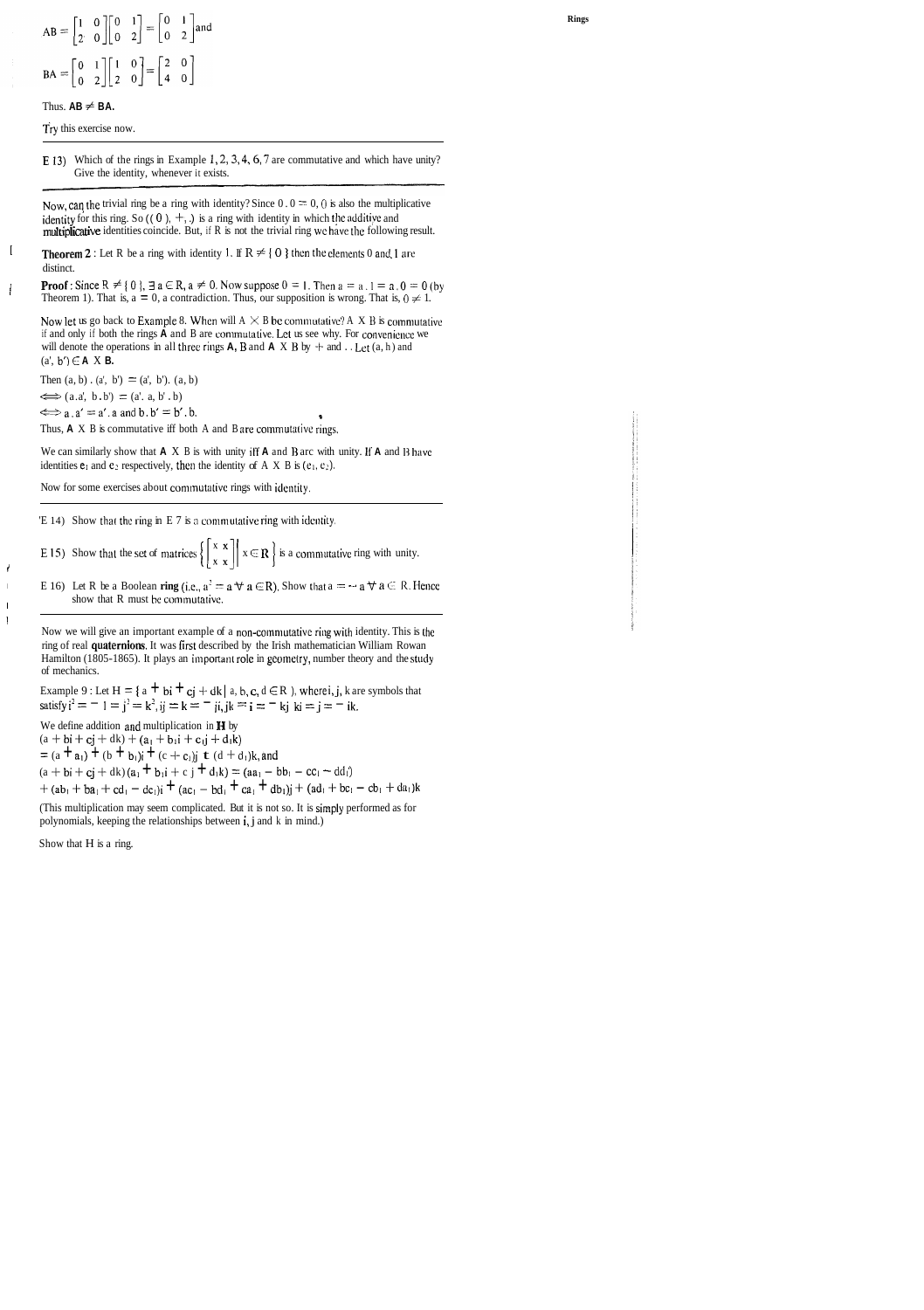**Elementary Ring Theory Solution :** Note that  $\{\pm 1, \pm i, \pm j, \pm k \}$  is the group  $Q_N$  (Example 4, Unit 4).

Now, you can verify that  $(H, +)$  is an abelian group in which the additive identity is  $0 = 0 + 0i + 0j + 0k$ , multiplication in **H** is associative, the distributive laws hold and  $I = \iota + \mathbf{0} + \mathbf{0} + \mathbf{0} + \mathbf{0}$  is the unity in H.

Do you agree that His not a commutative ring? You will if you remember that  $i j \neq j i$ , for example.

So far, in this unit we have discussed various types of rings. We have seen examples of commutative and non-commutative rings. Though non-commutative rings are very importa for the sake of simplicity we shall only deal with commutative rings henceforth. Thus, from now on, for us **a ring will always mean a commutative rihg.** We would like you to remember that both  $+$  and . are commutative in a commutative ring.

Henceforth, we will always assume that a ring means a commutative ring, unless otherwise mentioned.

#### 9.6 SOLUTIONS/ANSWERS

**E** 1) **Addition in**  $Z_6^*$  **<b>Multiplication in**  $Z_6^*$ 

|   | n              |  |  |  |  |  |
|---|----------------|--|--|--|--|--|
| ◠ |                |  |  |  |  |  |
| ۰ |                |  |  |  |  |  |
|   | $\sim$         |  |  |  |  |  |
|   | <b>COLLECT</b> |  |  |  |  |  |

From the tables you can see that neither addition nor multiplication are binary operations in  $\mathbb{Z}_6^*$ , since  $0 \notin \mathbb{Z}_6^*$ . Thus,  $(\mathbb{Z}_6^*$ ,  $+$ , .) can't be a ring.

E 2) We define addition and multiplication in  $Q + \sqrt{2}Q$  by  $(a + \sqrt{2}b) + (c + \sqrt{2}d) = (a + c) + \sqrt{2} (b + d)$ , and  $(a + \sqrt{2}b)$ .  $(c + \sqrt{2}d) = (ac + 2bd) + \sqrt{2} (ad + bc) \forall a, b, c, d \in \mathbb{Q}$ . Since  $\dot{+}$  is associative and commutative in R, the same holds for  $+$  in

 $Q + \sqrt{2}Q$ .  $0 = 0 + \sqrt{2}$ . 0 is the additive identity and  $(-a) + \sqrt{2}(-b)$  is the additive inverse of a +  $\sqrt{2}$  b.

Now, let us summarise what we have done in this unit.

### **9.5 SUMMARY**

In this unit we discussed the following points.

I) Definition and examples of a ring.

Since multiplication in R'is associative, R5 holds also. Since multiplication distributes over addition in R, it does so in Q  $+$   $\sqrt{2}$ **Q** as well. Thus,  $(Q + \sqrt{2}Q, \pm)$  is a ring.

**2)** Some properties of a ring like

 $a \cdot 0 = 0 = 0$ .a,  $a(- b) = - (ab) = (- a) b,$  $(- a) (- b) = ab,$  $a(b - c) = ab - ac$  $(b - c)a = ba - ca$  $\forall$  a, b, c in a ring R.

**<sup>14</sup>**E **3)** 4- and . are well defined binary operations on R. R1, R2, R5 and R6 hold since the same properties are true for  $M_2(R)$  (Example 5).

**3)** The laws of indices for addition and multiplication, and the generalised distributive law.

4) Commutative rings, rings with unity and commutative rings with unity.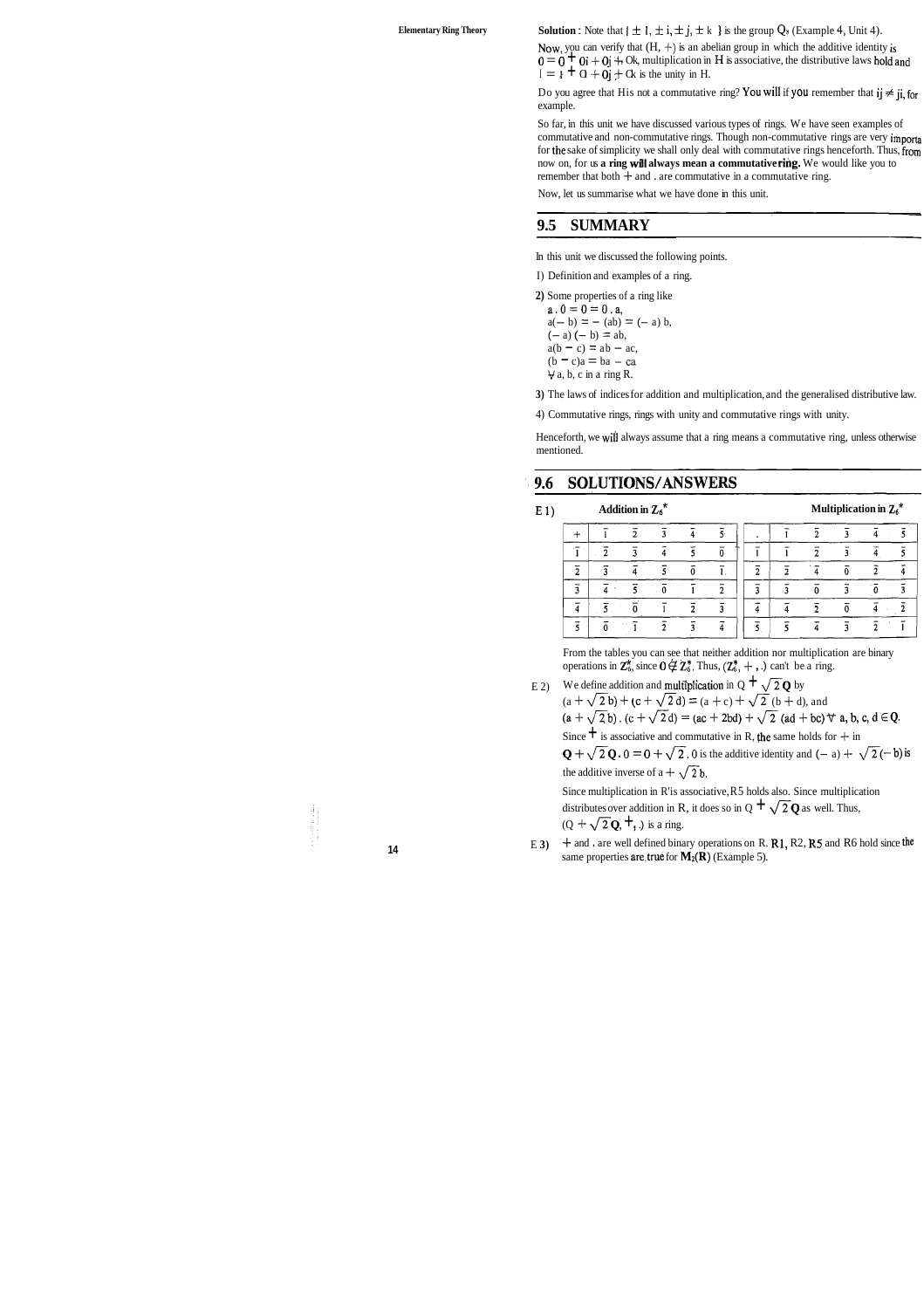The zero element is  $\begin{bmatrix} 0 & 0 \\ 0 & 0 \end{bmatrix}$ . The additive inverse of  $\begin{bmatrix} 8 & 0 \\ 0 & 1 \end{bmatrix}$  is Thus, R is a ring.

- E 4)  $f{+}$  and . are binary operations on R. You can check that  $(R, +, .)$  satisfies RI-R6.
- **E** 5) U and  $\cap$  are well defined binary operations on  $\mathcal{P}(X)$ . Let us check which of the axioms R1-R6 is not satisfied by ( $\mathcal{O}(X)$ , U,  $\cap$ ). Since U is abelian, R1 is satisfied. Since  $\cup$  is associative, R2 is satisfied. Also, for any  $A \subseteq X$ , A U  $\phi = A$ . Thus,  $\phi$  is the identity with respect to U. Thus, R3 is satisfied. Now, for any  $A \subseteq X$ ,  $A \neq \phi$ , there is no  $B \subseteq X$  such that A U  $B = \phi$ . Thus, R4 is not satisfied. Hence, ( $\mathscr{D}(X)$ , U,  $\cap$ ) is not a ring.
- E 6) Since R satisfies R1, R2, R5 and R6, so does Map  $(X, R)$ . The zero element is  $0: X \rightarrow R: 0(x) = 0$ . The additive inverse of  $f: X \rightarrow R$  is  $(-f): X \rightarrow R$ . Thus,  $(\text{Map}(X, R), +, \cdot)$  is a ring.
- E 7) Firstly,  $\oplus$  and  $\odot$  are well defined binary operations on.

R. Next, let us check if  $(R, \Theta)$  satisfies R1-R6  $\forall$  a, b, c  $\in$  R.

**R1**:  $a \oplus b = a + b + 1 = b + a + 1 = b \oplus a$ .

R2 : (a  $\oplus$  b)  $\oplus$  c = (a + b + 1)  $\oplus$  c = a + b + 1 + c + 1

 $= a + (b + c + 1) + 1 = a \oplus (b \oplus c)$ <br>R3 : a  $O(-1) = a - 1 + 1 = a \oplus a \in R$ . Thus,(-1) is the identity with respect to  $\oplus$ 

R4:  $a \oplus (-a - 2) = a + (-a - 2) + 1 = -1$ . Thus,  $-a - 2$  is the inverse of a with respect to  $O$ .

**R5** : (a  $\odot$  b)  $\odot$  c = (ab + 'a + b)  $\odot$  c = (ab + a + b)c + (ab + a + b) + c

$$
= a(bc + b + c) + a + (bc + b + c)
$$

 $=$  a  $\odot$  (b  $\odot$  c).

$$
\begin{array}{l}\n\mathbf{R6}: \mathbf{a} \odot (\mathbf{b} \oplus \mathbf{c}) = \mathbf{a} \odot (\mathbf{b} + \mathbf{c} + 1) = \mathbf{a} \cdot (\mathbf{b} + \mathbf{c} + 1) + \mathbf{a} + (\mathbf{b} + \mathbf{c} + 1) \\
= (\mathbf{a} \mathbf{b} + \mathbf{a} + \mathbf{b}) + (\mathbf{a} \mathbf{c} + \mathbf{a} + \mathbf{c}) + 1 \\
= (\mathbf{a} \odot \mathbf{b}) \oplus (\mathbf{a} \odot \mathbf{c}).\n\end{array}
$$

Thus,  $(R, \oplus, \odot)$  is a ring.<br>  $\mathcal{L}_2 = \{ \overline{0}, \overline{1} \}, \mathbf{Z}_3 = \{ \overline{0}, \overline{1}, \overline{2} \}$ :. **Z**<sub>2</sub> **X Z**<sub>3</sub> = { $(\vec{0}, \vec{0}), (\vec{0}, \vec{1}), (\vec{0}, \vec{2}), (\vec{1}, \vec{0})$  $(\vec{1}, \vec{1})$  $(\vec{1}, \vec{2})$  }.

Thus, the tables are

| $+$                            | (0, 0)                         | (0, 1)                         | (0, 2)                         | (1, 0)                         | $(\overline{1}, \overline{1})$ | (1, 2)                         |
|--------------------------------|--------------------------------|--------------------------------|--------------------------------|--------------------------------|--------------------------------|--------------------------------|
| (0, 0)                         | $(\overline{0}, \overline{0})$ | $(\overline{0}, \overline{1})$ | (0, 2)                         | $(\tilde{1}, \tilde{0})$       | $(\overline{1}, \overline{1})$ | $(\bar{1}, \bar{2})$           |
| $\overline{(0,1)}$             | (0, 1)                         | (0, 2)                         | $(\overline{0}, \overline{0})$ | $(\overline{1}, \overline{1})$ | (1, 2)                         | (1, 0)                         |
| $(\overline{0}, \overline{2})$ | $(\overline{0}, \overline{2})$ | $(\overline{0}, \overline{0})$ | (0, 1)                         | $m \rightarrow n$<br>(1, 2)    | $(\overline{1}, \overline{0})$ | $(\overline{l}, \overline{l})$ |
| $(\overline{1}, \overline{0})$ | $(\overline{1}, \overline{0})$ | $(\overline{1}, \overline{1})$ | (1, 2)                         | (0, 0)                         | (0, 1)                         | (0, 2)                         |
| $(\overline{1}, \overline{1})$ | $(\overline{1}, \overline{1})$ |                                | $(\overline{1}, \overline{0})$ | (0, 1)                         | (0, 2)                         | (0, 0)                         |
| (1, 2)                         | $(\overline{1}, \overline{2})$ | (1, 0)                         | $(\overline{1}, \overline{1})$ | $(\overline{0}, \overline{2})$ | (0, 0)                         | (0, 1)                         |

|                                | (0, 0)                         | (0, 1) | (0, 2)               | (1, 0)         | (1, 1) | (1, 2) |
|--------------------------------|--------------------------------|--------|----------------------|----------------|--------|--------|
| $(\overline{0}, \overline{0})$ | $(\overline{0}, \overline{0})$ | (0, 0) | (0, 0)               | (0, 0)         | (0, 0) | (0, 0) |
| (0, 1)                         | $(\overline{0}, \overline{0})$ | (0, 1) | $(\bar{0}, \bar{2})$ | (0, 0)         | (0, 1) | (0, 2) |
| (0, 2)                         | $(\overline{0}, \overline{0})$ | (0, 2) | (0, 1)               | (0, 0)         | (0, 2) | (0, 1) |
| $(1 \ 0)$                      | $(\overline{0}, \overline{0})$ | (0, 0) | (0, 0)               | (1, 0)         | (1.0)  | (1, 0) |
| $(\bar{1}, \bar{1})$           | $(\overline{0}, \overline{0})$ | (0, 1) | (0, 2)               | (1, 0)         | (1, 1) | (1, 2) |
| (1, 2)                         | (0, 0)                         | (0, 2) | $(\bar{0}, \bar{1})$ | $(\bar{1}, 0)$ | (1, 2) | (1, 1) |

Amgo

15